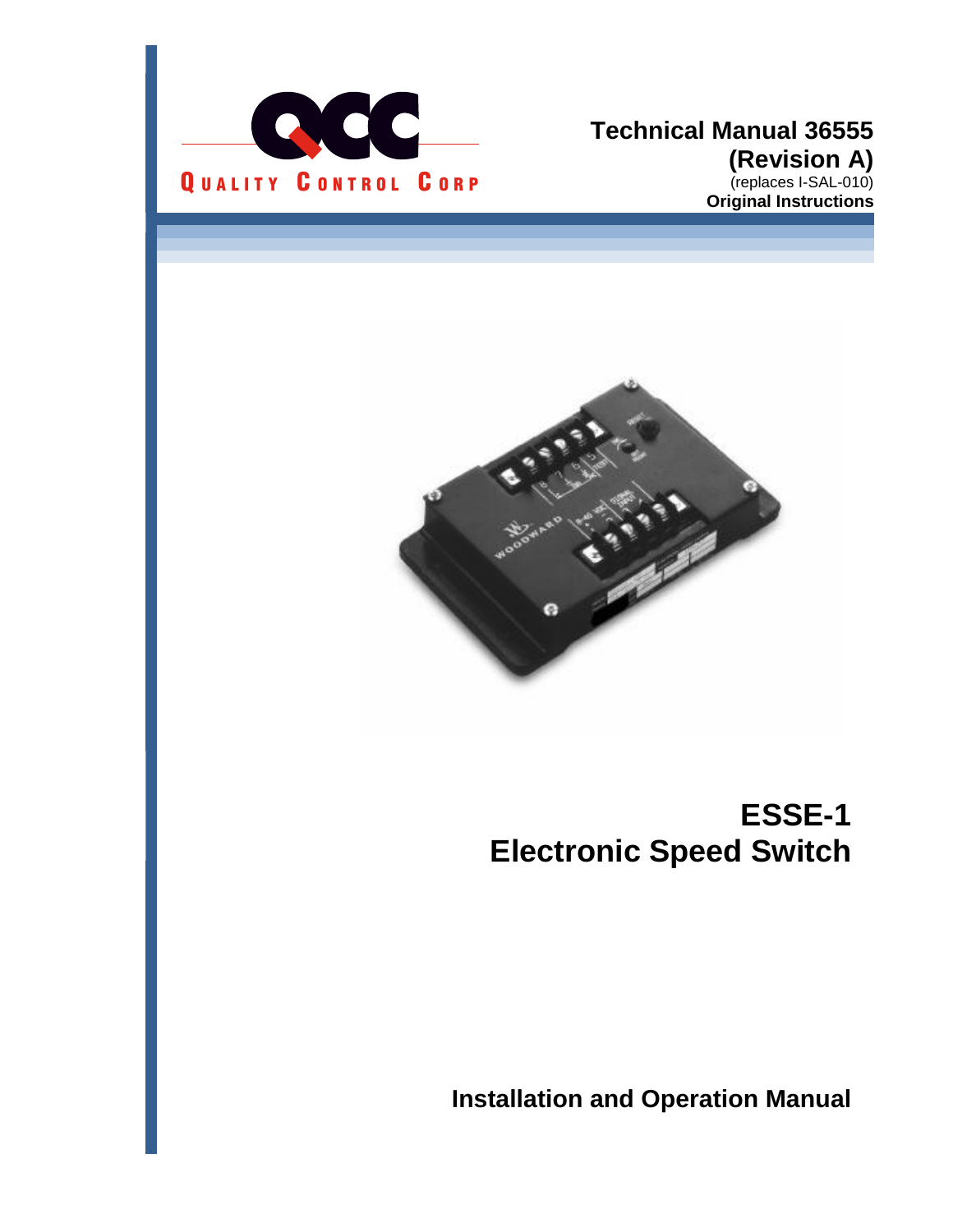| <b>IMPORTANT</b><br><b>DEFINITIONS</b> | This is the safety alert symbol. It is used to alert you to potential personal<br>injury hazards. Obey all safety messages that follow this symbol to avoid<br>possible injury or death.<br>DANGER-Indicates a hazardous situation which, if not avoided, will result in death<br>or serious injury.<br>WARNING-Indicates a hazardous situation which, if not avoided, could result in<br>death or serious injury.<br><b>CAUTION</b> -Indicates a hazardous situation which, if not avoided, could result in<br>minor or moderate injury.<br>NOTICE-Indicates a hazard that could result in property damage only (including<br>damage to the control).<br><b>IMPORTANT</b> -Designates an operating tip or maintenance suggestion. |
|----------------------------------------|------------------------------------------------------------------------------------------------------------------------------------------------------------------------------------------------------------------------------------------------------------------------------------------------------------------------------------------------------------------------------------------------------------------------------------------------------------------------------------------------------------------------------------------------------------------------------------------------------------------------------------------------------------------------------------------------------------------------------------|
| <b>NWARNING</b>                        | The engine, turbine, or other type of prime mover should be equipped with an<br>overspeed shutdown device to protect against runaway or damage to the prime<br>mover with possible personal injury, loss of life, or property damage.<br>The overspeed shutdown device must be totally independent of the prime mover<br>control system. An overtemperature or overpressure shutdown device may also<br>be needed for safety, as appropriate.                                                                                                                                                                                                                                                                                      |
|                                        | Read this entire manual and all other publications pertaining to the work to be performed before<br>installing, operating, or servicing this equipment. Practice all plant and safety instructions and<br>precautions. Failure to follow instructions can cause personal injury and/or property damage.                                                                                                                                                                                                                                                                                                                                                                                                                            |
| latest copy.                           | This publication may have been revised or updated since this copy was produced. To verify that<br>you have the latest revision, be sure to check the QCC website:<br>www.QCCorp.com/pubs/current.pdf<br>The revision level is shown at the bottom of the front cover after the publication number. The latest<br>version of most publications is available at:<br>www.QCCorp.com/publications<br>If your publication is not there, please contact your customer service representative to get the                                                                                                                                                                                                                                  |
|                                        | Any unauthorized modifications to or use of this equipment outside its specified mechanical,<br>electrical, or other operating limits may cause personal injury and/or property damage, including<br>damage to the equipment. Any such unauthorized modifications: (i) constitute "misuse" and/or<br>"negligence" within the meaning of the product warranty thereby excluding warranty coverage<br>for any resulting damage, and (ii) invalidate product certifications or listings.                                                                                                                                                                                                                                              |
| <b>NOTICE</b>                          | To prevent damage to a control system that uses an alternator or battery-charging<br>device, make sure the charging device is turned off before disconnecting the battery<br>from the system.                                                                                                                                                                                                                                                                                                                                                                                                                                                                                                                                      |
| <b>NOTICE</b>                          | To prevent damage to electronic components caused by improper handling, read<br>and observe the precautions in QCC manual 82715, Guide for Handling and<br>Protection of Electronic Controls, Printed Circuit Boards, and Modules.                                                                                                                                                                                                                                                                                                                                                                                                                                                                                                 |

**Revisions—Text changes are indicated by a black line alongside the text.** 

**QCC reserves the right to update any portion of this publication at any time. Information provided by QCC is believed to be correct and reliable. However, no responsibility is assumed by QCC unless otherwise expressly undertaken. © QCC 2008 All Rights Reserved**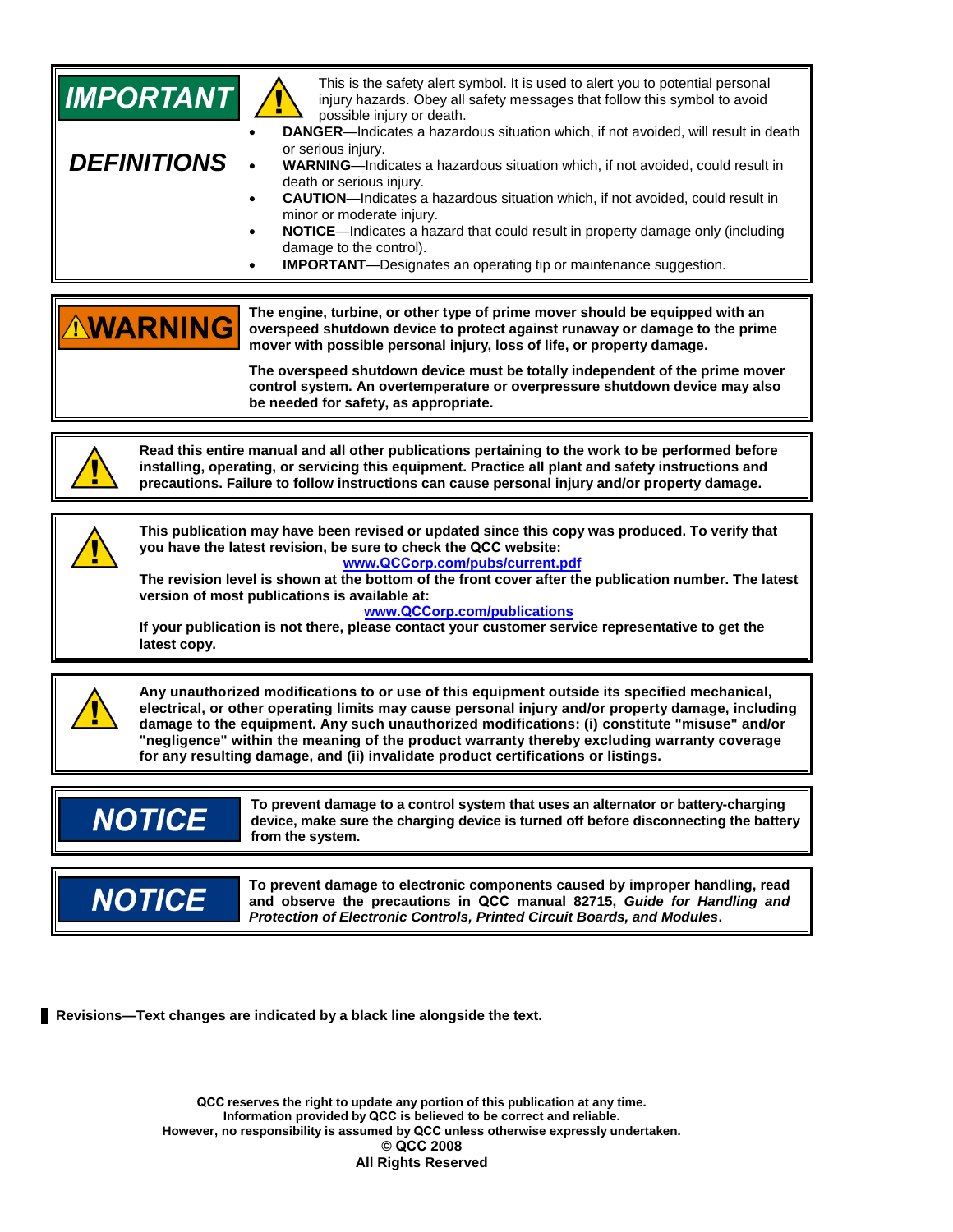## **Contents**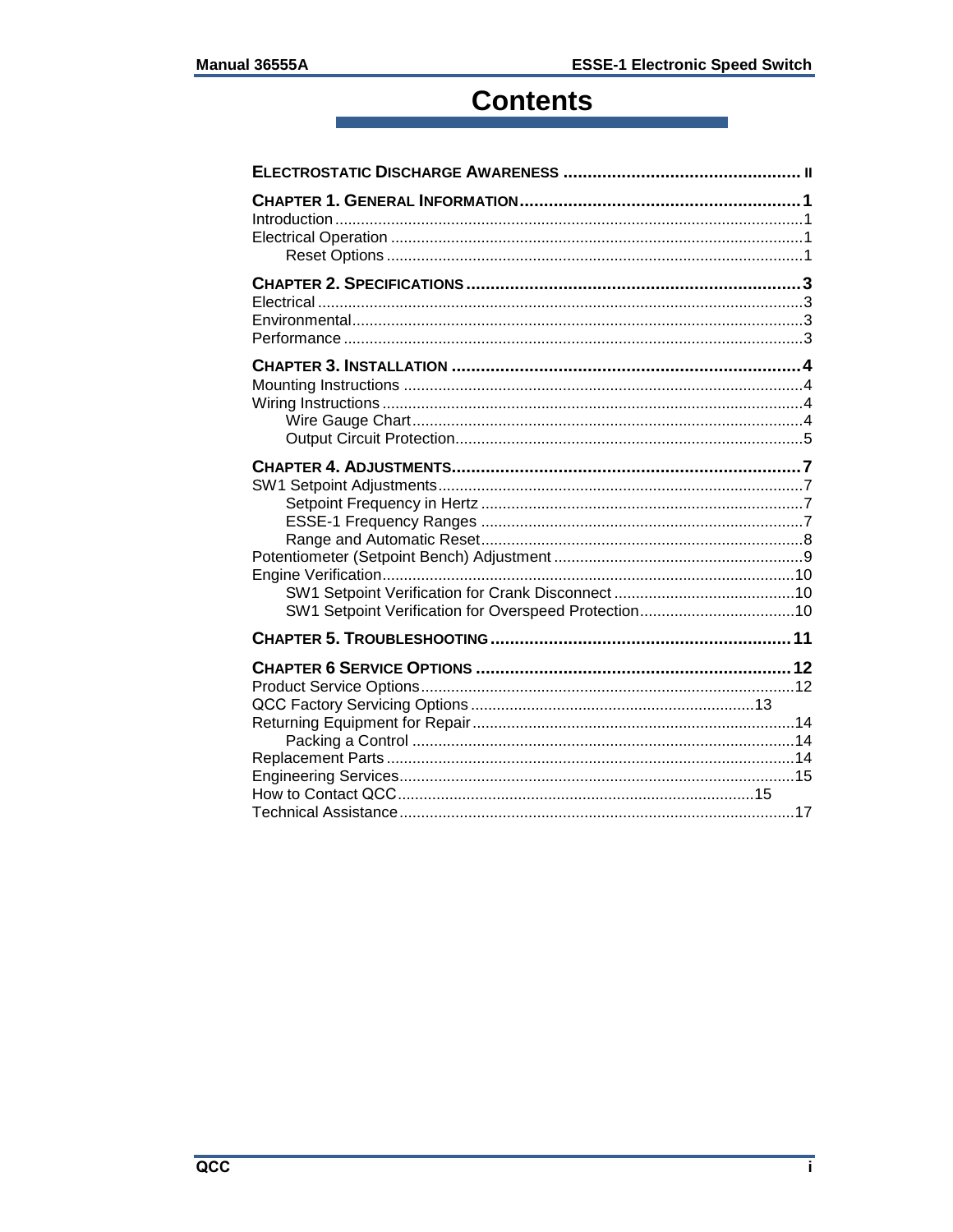### **Electrostatic Discharge Awareness**

<span id="page-3-0"></span>All electronic equipment is static-sensitive, some components more than others. To protect these components from static damage, you must take special precautions to minimize or eliminate electrostatic discharges.

Follow these precautions when working with or near the control.

- 1. Before doing maintenance on the electronic control, discharge the static electricity on your body to ground by touching and holding a grounded metal object (pipes, cabinets, equipment, etc.).
- 2. Avoid the build-up of static electricity on your body by not wearing clothing made of synthetic materials. Wear cotton or cotton-blend materials as much as possible because these do not store static electric charges as much as synthetics.
- 3. Keep plastic, vinyl, and Styrofoam materials (such as plastic or Styrofoam cups, cup holders, cigarette packages, cellophane wrappers, vinyl books or folders, plastic bottles, and plastic ash trays) away from the control, the modules, and the work area as much as possible.
- 4. Do not remove the printed circuit board (PCB) from the control cabinet unless absolutely necessary. If you must remove the PCB from the control cabinet, follow these precautions:
	- Do not touch any part of the PCB except the edges.
	- Do not touch the electrical conductors, the connectors, or the components with conductive devices or with your hands.
	- When replacing a PCB, keep the new PCB in the plastic antistatic protective bag it comes in until you are ready to install it. Immediately after removing the old PCB from the control cabinet, place it in the antistatic protective bag.

# **NOTICE**

**To prevent damage to electronic components caused by improper handling, read and observe the precautions in QCC manual 82715,** *Guide for Handling and Protection of Electronic Controls, Printed Circuit Boards, and Modules***.**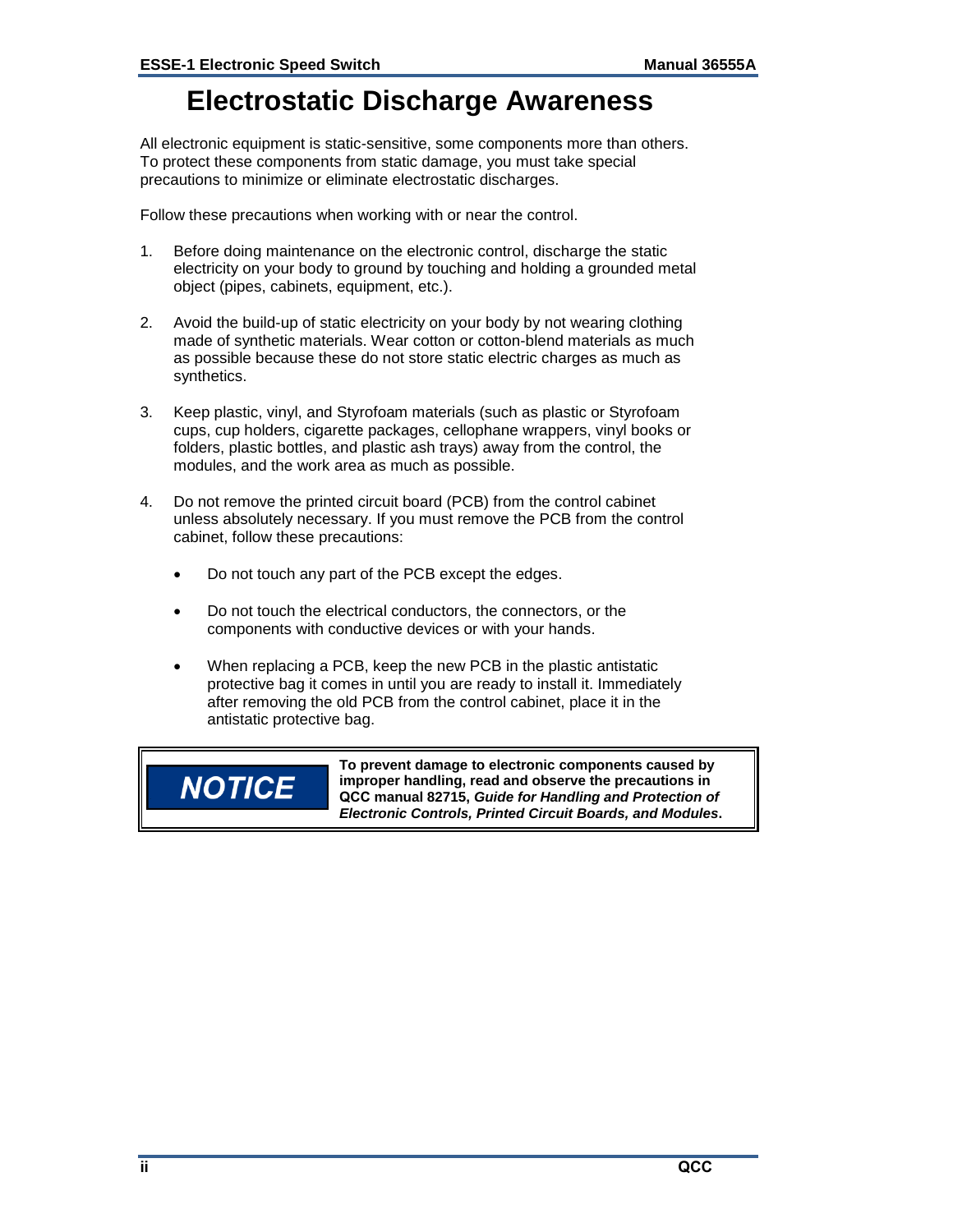### <span id="page-4-0"></span>**Chapter 1. General Information**

### **Introduction**

<span id="page-4-1"></span>The ESSE-1 is a single-channel electronic speed switch with exceptional power transient protection. The unit is potted for protection against harsh environments and has proven to be reliable and rugged as well as flexible and cost effective.

In generator set applications, the single channel can be used for crank (starter motor) disconnect or overspeed protection, or for underspeed and overspeed warnings. In fact, most speed-related switching functions on diesel and gas engines and other rotating machinery can be accommodated by the ESSE-1.

In addition to the standard features, options are available on the input voltage range of operation, setpoint range, reset of tripped setpoint switches, reverse relay logic control, and ignition signal input.

### **Electrical Operation**

<span id="page-4-2"></span>The relay contacts (SW1) shown on the front panel of the ESSE-1 are for the no power condition. The contacts shown are also for the condition of power applied and a signal input level below the set point.

With input signal (Mini-Gen, etc.) and power applied, the switch will close at frequencies determined by the set point potentiometer.

When the engine reaches proper speed during crank (starting), SW1 will close. Power will be removed from Terminal 6 and applied to Terminal 7, causing the cranking motor to be disconnected. (Refer to **Figures 2** or **3**).

When SW1 is used for overspeed protection, power will be removed from Terminal 6 (fuel solenoid) and applied to Terminal 7, causing the engine to shut down during an overspeed condition.

On an ESSE-1 with the switch having reverse relay logic, the switch will close when power is applied and open upon reaching the setpoint.

The TEST terminal, when connected to ground, will force SW1 to close at 67  $\pm$  10% of the setpoint. This allows a test of SW1 without running the engine at overspeed conditions.

#### <span id="page-4-3"></span>**Reset Options**

There are four reset options available for resetting the speed switch:

- 1. Electrical latch
- 2. Manual reset
- 3. Automatic reset
- 4. Adjustable (automatic) reset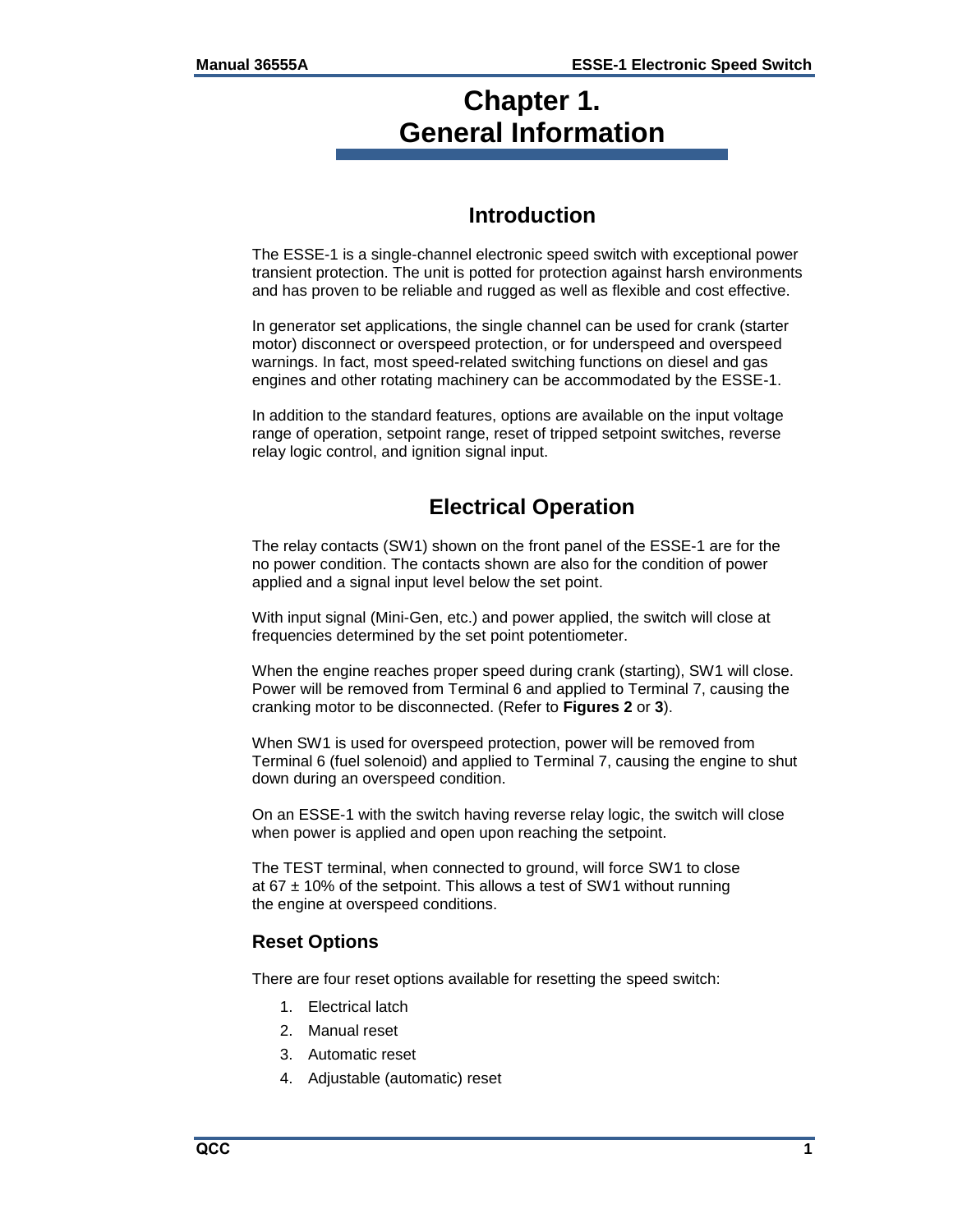#### **ESSE-1 Electronic Speed Switch Manual 36555A**

With the **electrical latch option**, the switch (after the set point has been reached) will close and remain closed even if the input signal frequency has been lowered to 0 Hertz. The only way to reset the unit is to remove power.

With the **manual reset option**, the ESSE-1 is supplied with a reset button. By depressing this button, the unit will be reset.

With the **automatic reset option**, the switch will automatically reset if the frequency of the input signal is lowered to 85  $\pm$  5%. (Refer to the example for more details.)

With the **adjustable (automatic) reset option**, the switch will automatically reset at the frequency determined by the setting of the supplied reset pot. By adjusting the pot, the reset can be selected anywhere between 25% and 95%.

#### EXAMPLE:

The first setpoint is set to 1000 Hertz. With a 1500 Hertz signal applied, the switch will close. The unit will automatically reset (switch open) if the input frequency is lowered to 800 Hertz. The unit may reset anywhere between 800 and 900 Hertz because automatic reset is specified between 80% and 90% of the setpoint.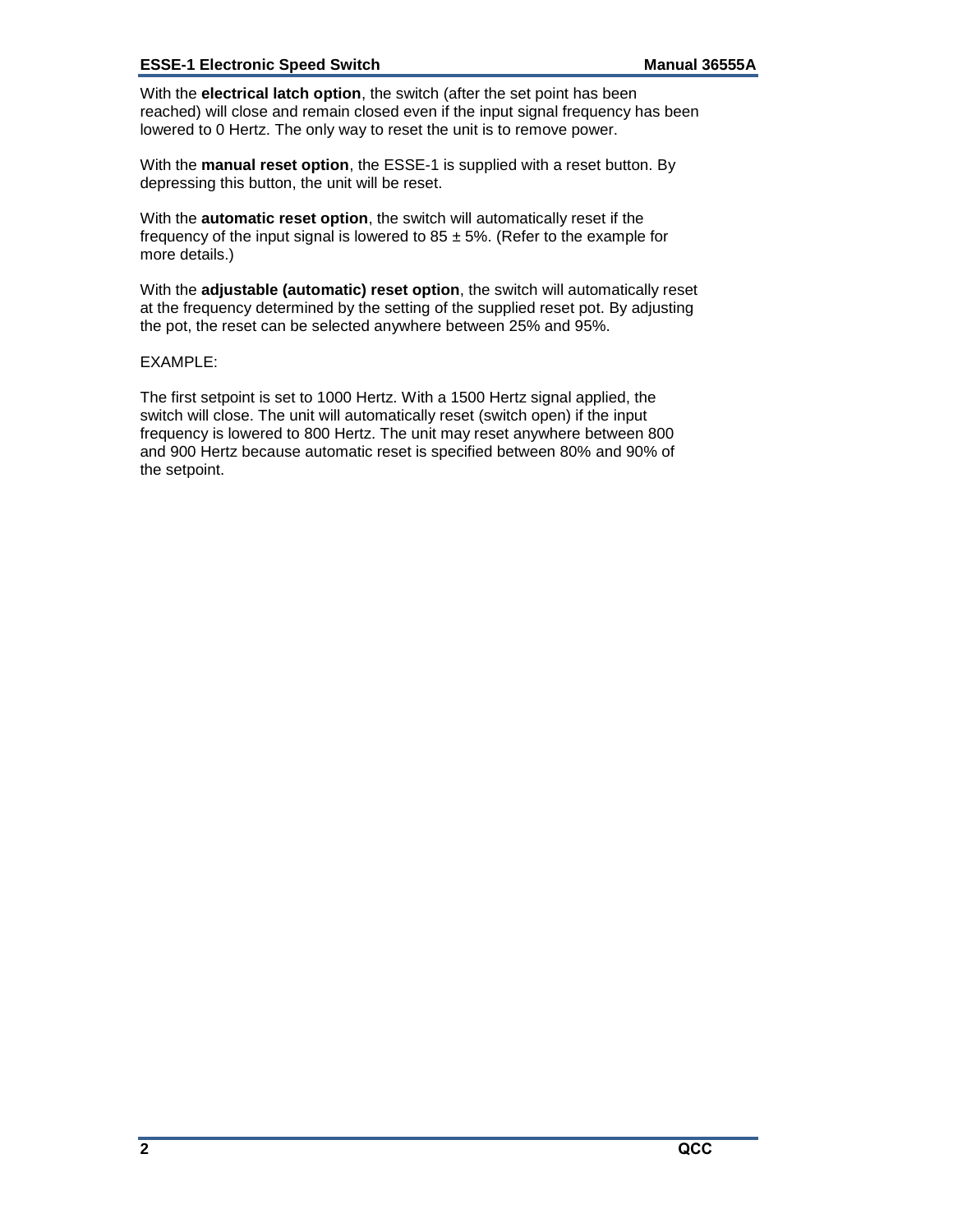### **Chapter 2. Specifications**

### **Electrical**

<span id="page-6-1"></span><span id="page-6-0"></span>

| <b>Input Voltage Range:</b>                                                      | 8-40 Vdc                                                                                         |
|----------------------------------------------------------------------------------|--------------------------------------------------------------------------------------------------|
| <b>Maximum Operating Current</b><br>$@.40$ V:<br>@ 24 V:<br>@ 12 V:              | 165 mA<br>140 mA<br>125 mA                                                                       |
| <b>Maximum Standby Current</b><br>@40V:<br>@ 24 V:<br>@ 12 V:                    | 70 mA<br>45 mA<br>30 mA                                                                          |
| <b>Relay Contact Ratings</b><br>28 Vdc Resistive Load:<br>28 Vdc Inductive Load: | $0.1 - 10$ A<br>$0.1 - 8$ A                                                                      |
| <b>Power Supply Transient Protection:</b>                                        | 900 Vdc for 100 us exponential decay<br>140 Vdc for 1 ms<br>110 Vdc for 0.45 s exponential decay |
| <b>Reverse Polarity Protection:</b>                                              | 1000 Vdc                                                                                         |
| <b>Signal Input</b><br>Minimum:<br>Maximum:                                      | 1.2 $V_{\rm rms}$<br>130 V <sub>rms</sub>                                                        |
| Signal Input Impedance:                                                          | 33K Ohms (nominal)                                                                               |
| Stability @ 9 Vdc to 40 Vdc<br>and 14°F to +185°F (-10°C to +85°C):              | Less than 1% or 8 Hz, whichever is<br>greater. Unit performs to -40° F (-40° C)                  |

### **Environmental**

<span id="page-6-2"></span>

| <b>Operating Temperature:</b> | -40°F to +185°F (-40°C to +85°C)                                                                      |
|-------------------------------|-------------------------------------------------------------------------------------------------------|
|                               | <b>Vibration:</b> $ $ 4.2 G's from 20 to 500 Hz                                                       |
|                               | <b>Shock:</b> 4' drop test                                                                            |
| Case:                         | Nickel plated terminals. Humidity and salt<br>spray resistant. Potted for environmental<br>protection |
|                               | <b>Weight:</b>   $1.5$ lbs $(0.68 \text{ kg})$                                                        |

### **Performance**

<span id="page-6-3"></span>

| <b>Overspeed Response Time:</b> 75 ms typical |  |
|-----------------------------------------------|--|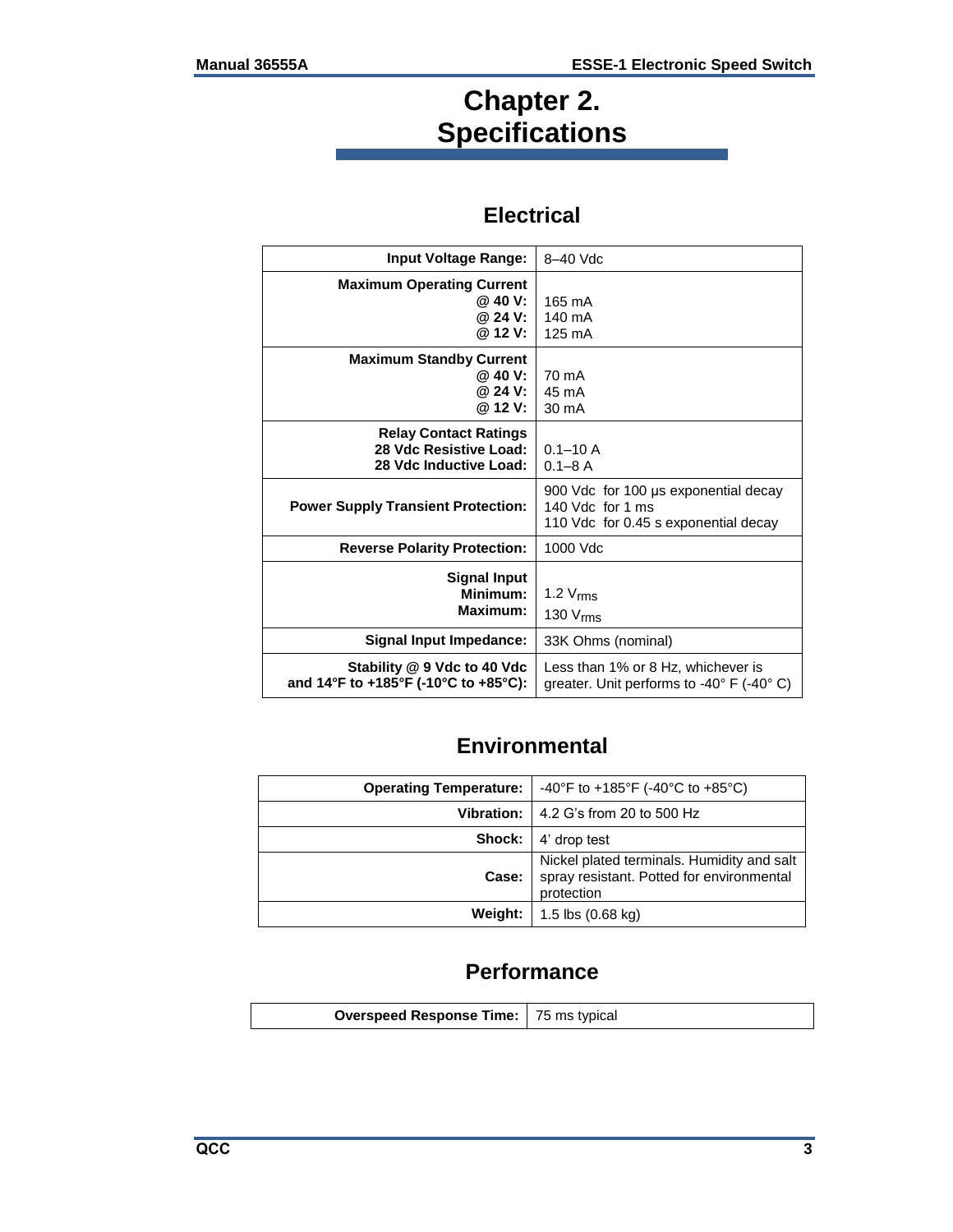### **Chapter 3. Installation**

### **Mounting Instructions**

<span id="page-7-1"></span><span id="page-7-0"></span>Four mounting holes are provided as shown in **Figure 1.** Although the unit can withstand normal vibration levels and temperature excursions, it is a good practice to mount the unit in a location where these effects are minimized. The unit should be attached to the mounting plate with four 10-32 screws.

Dimensions in brackets are millimeters.



**Figure 1. ESSE-1 Dimensions** 

### **Wiring Instructions**

<span id="page-7-3"></span><span id="page-7-2"></span>Good wiring practices should be applied whenever electronics are introduced into an engine control system. If poor wiring practices are used, the ESSE-1 may malfunction or operate erratically. See the wire gauge chart below for proper selection of ESSE-1 terminal wires.

#### **Wire Gauge Chart**

| <b>CURRENT</b> | <b>TERMINALS</b> | <b>WIRE SIZE</b> |             |
|----------------|------------------|------------------|-------------|
|                |                  | <b>AWG</b>       | mm          |
| Under 5 A      | $1-2, 6-8$       | 16               | 1.3         |
| $5-10A$        | $1-2.6-8$        | 14               |             |
|                | $3 - 5$          | $18-20$          | $0.8 - 0.5$ |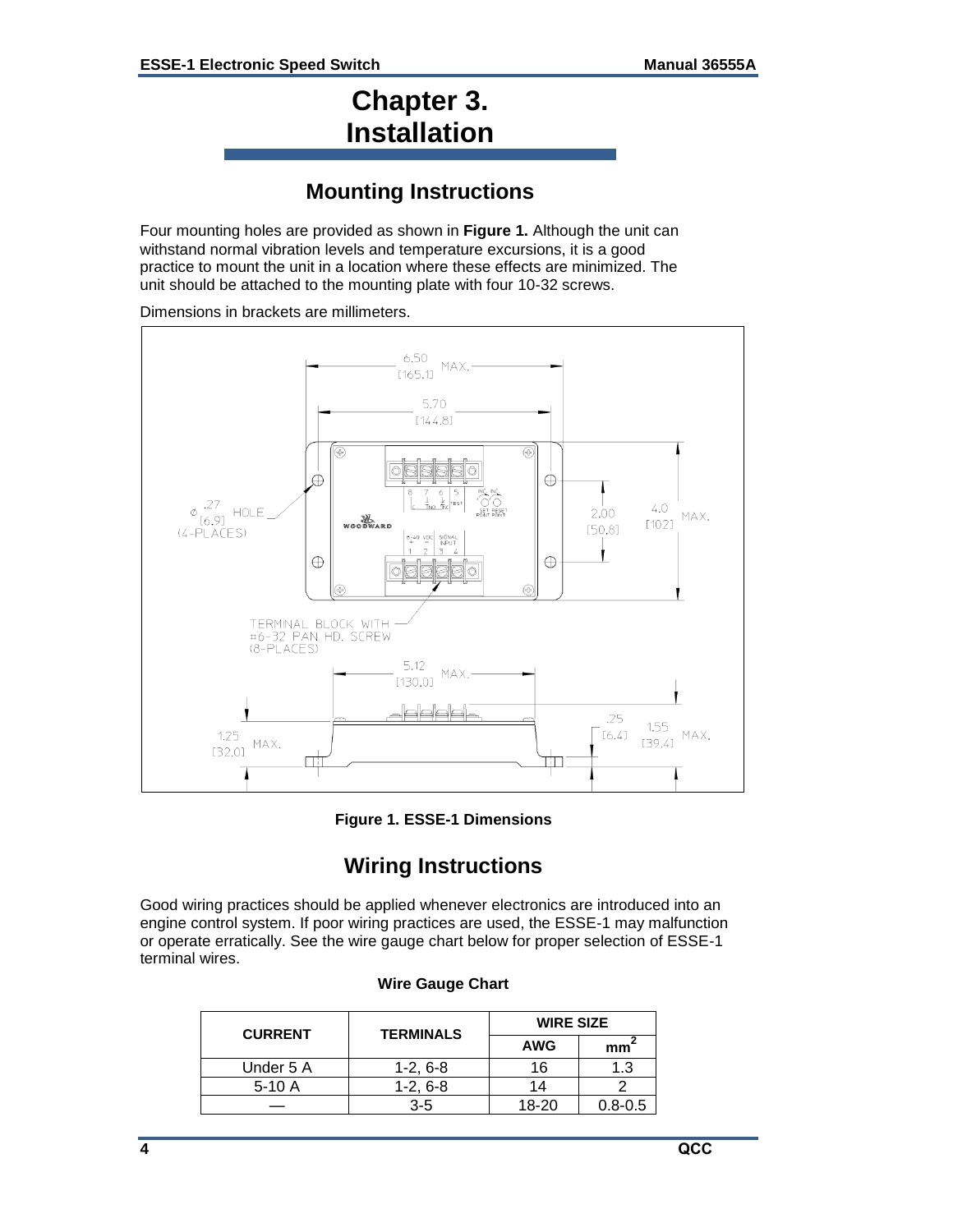Two-conductor shielded cable should be used when connecting the signal source (Mini-Gen, magnetic pickup) to the ESSE-1. Single-conductor shielded cable is recommended for alternator or ignition signal sources. The shield should be connected to ground *only at one end.* The shield must be connected to Terminal 2 of the ESSE-1 for the Mini-Gen or magnetic pickup connection and to Terminal 3 for the alternator connection.



#### <span id="page-8-0"></span>**Output Circuit Protection**



Fuses or circuit breakers should be connected in series with the load to protect the ESSE-1 and your warranty. The fuse should be a 10 amp slow blow. The circuit breaker should be rated at 10 amps.

If load currents in excess of 10 amps are expected, interface relays should be used (refer to **Figures 2 and 3**).



**Figure 2. Connection Diagram**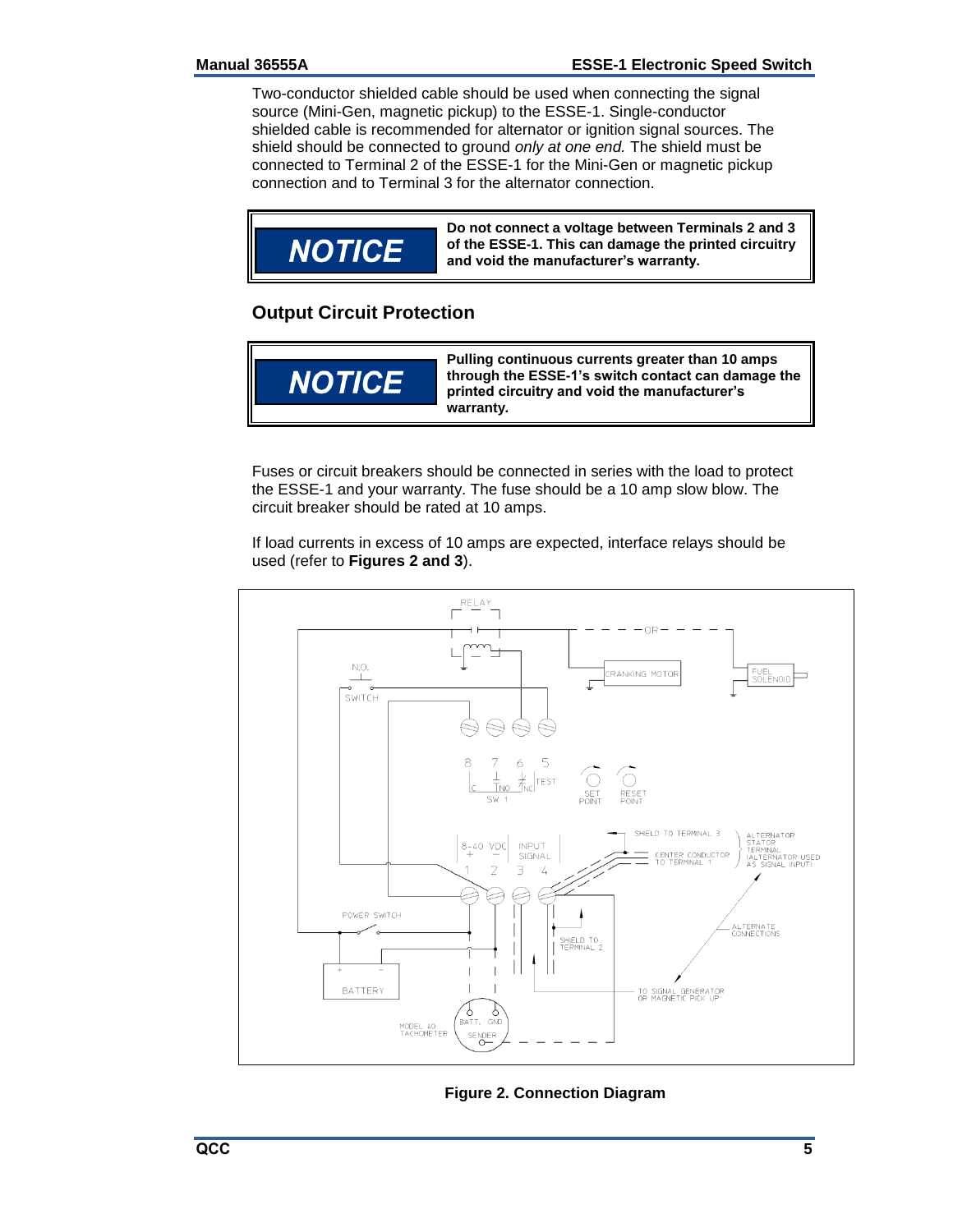

**Figure 3. Connection Diagram Showing Ignition Input Option** 

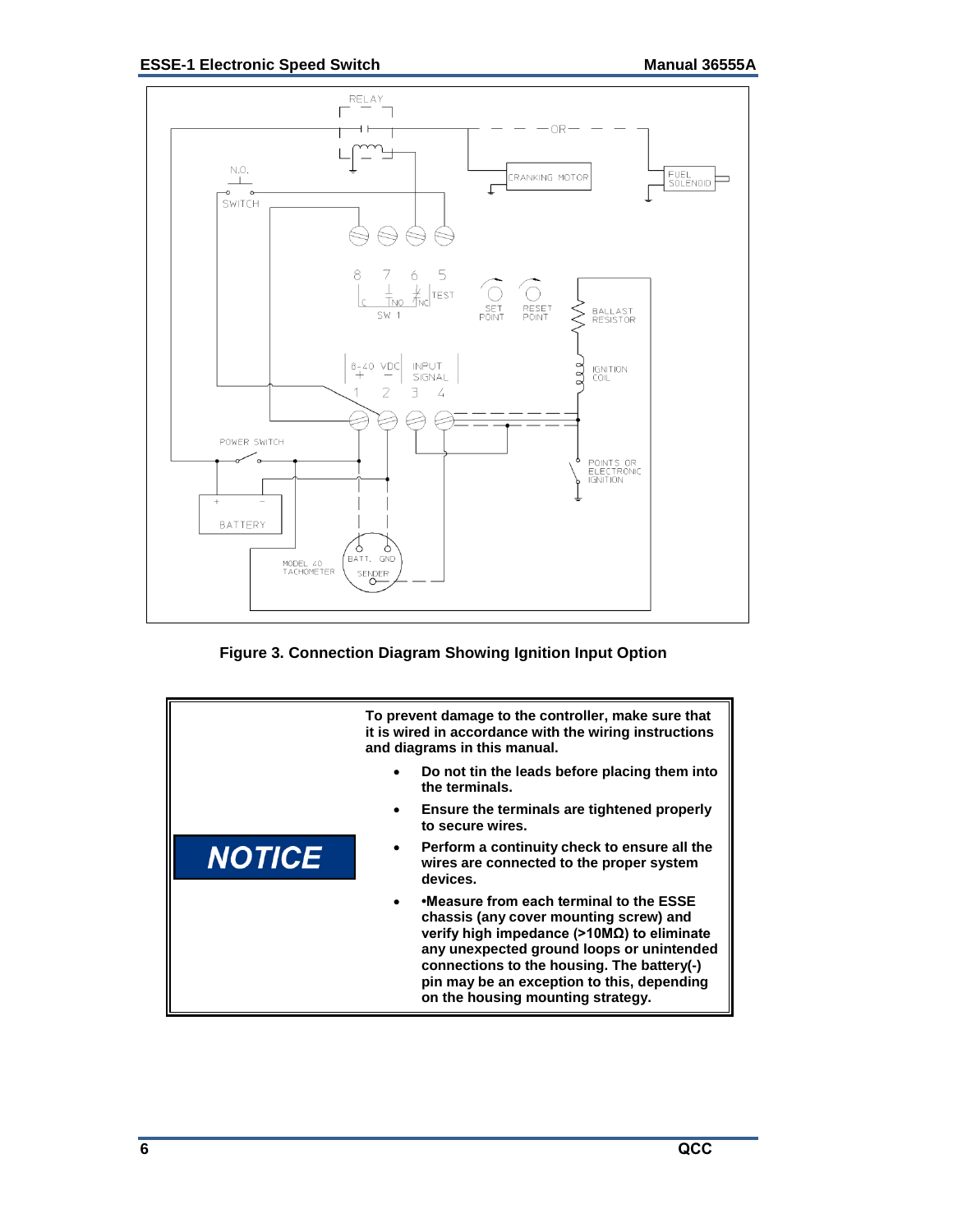### **Chapter 4. Adjustments**

### **SW1 Setpoint Adjustments**

#### <span id="page-10-2"></span><span id="page-10-1"></span><span id="page-10-0"></span>**Setpoint Frequency in Hertz**

*Mini-Gen Signal Generator Signal Source* Setpoint Frequency in Hertz = 1/2 Mini-Gen RPM Setpoint

*Magnetic Pickup Signal Source*  Setpoint Frequency in Hertz = No. of Gear Teeth x Engine RPM Setpoint 60

*Alternator Signal Source*  Setpoint Frequency in Hertz = Pulley Ratio x No. of Poles x Engine RPM Setpoint 120 *Ignition Signal Source (Special Option)*  Setpoint Frequency in Hertz = No. of Cylinders x Engine RPM Setpoint 120

#### <span id="page-10-3"></span>**ESSE-1 Frequency Ranges**

ESSE-1 speed switches have two possible operating ranges for standard inputs and for ignition inputs, as shown in the chart below. *Units are factory set to operate within Range 2 frequencies.* 

Part number suffixes in the chart describe reset options:

- A = Automatic reset
- $L =$ Latch up
- M = Manual reset
- P = Automatic adjustable reset

| <b>PART NUMBER</b> | <b>RANGE1</b><br><b>FREQUENCIES</b> | <b>RANGE 2</b><br><b>FREQUENCIES</b> * |
|--------------------|-------------------------------------|----------------------------------------|
|                    |                                     | <b>Standard Inputs</b>                 |
| SA-3753-A          | 80-2,500 Hz<br>325-10,000 Hz        |                                        |
| SA-3753-L          |                                     |                                        |
| SA-3753-M          |                                     |                                        |
| SA-3753-P          |                                     |                                        |
| SA-3906-P          | $2-25$ Hz                           | 5-50 Hz                                |
|                    | Ignition Inputs                     |                                        |
| SA-3754-L          | 10-250 Hz                           | 20-500 Hz                              |
| SA-3754-P          |                                     |                                        |

#### **Frequency Range Chart**

**(\*)** Factory settings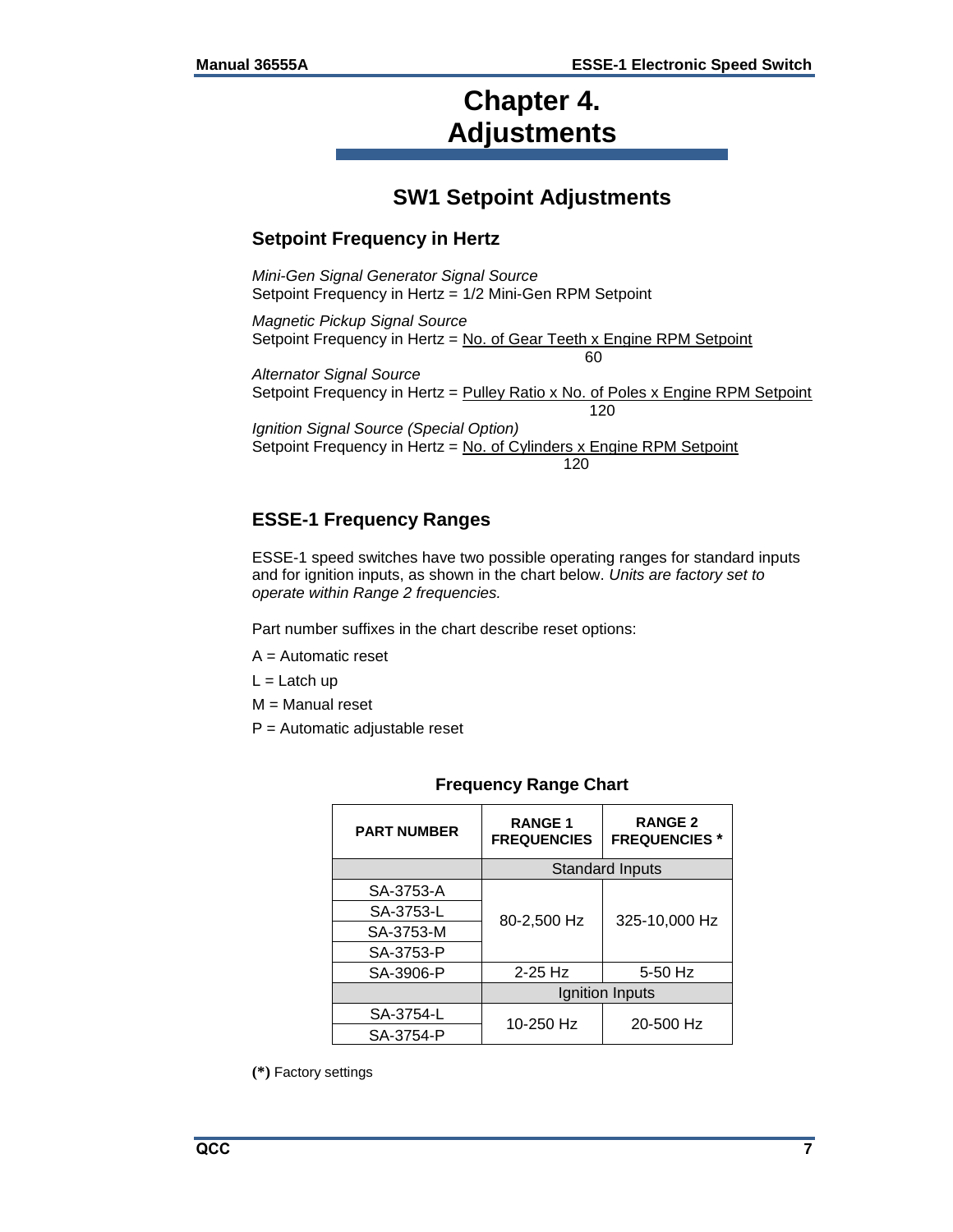#### <span id="page-11-0"></span>**Range and Automatic Reset**

While range and automatic reset are normally set at the factory, adjustments or changes may be performed by following the steps below.

- **1.** Remove cover plate to expose jumpers. Refer to **Figure 4.**
- 2. Refer to SW1 setpoints determined above. Refer to the table below to determine if the J1 Jumper is to be removed.

| <b>SETPOINT HERTZ</b>    | <b>JUMPER</b><br><b>REMOVAL</b> | <b>APPROX. POT HERTZ</b><br><b>ADJ. PER TURN</b> |
|--------------------------|---------------------------------|--------------------------------------------------|
| RANGE 1<br>80-2,500 Hz   | .J1                             | 120                                              |
| RANGE 2<br>325-10,000 Hz | None                            | 400                                              |

3. With J2 in place, SW1 is latching and the relay will remain energized once engine speed increases above the setpoint. If speed decreases, the relay will stay energized unless the control is powered down and then back up again.

If automatic reset is required on SW1, cut J2. Once the relay is energized, when the engine speed increases above the setpoint, the relay will de-energize if speed decreases to a point that is 80-90% of the setpoint. For example, if the setpoint is 1000 Hz, the automatic reset point would be around 800-900 Hz.

4. Replace cover and screws.



**Figure 4. Jumpers 1 and 2**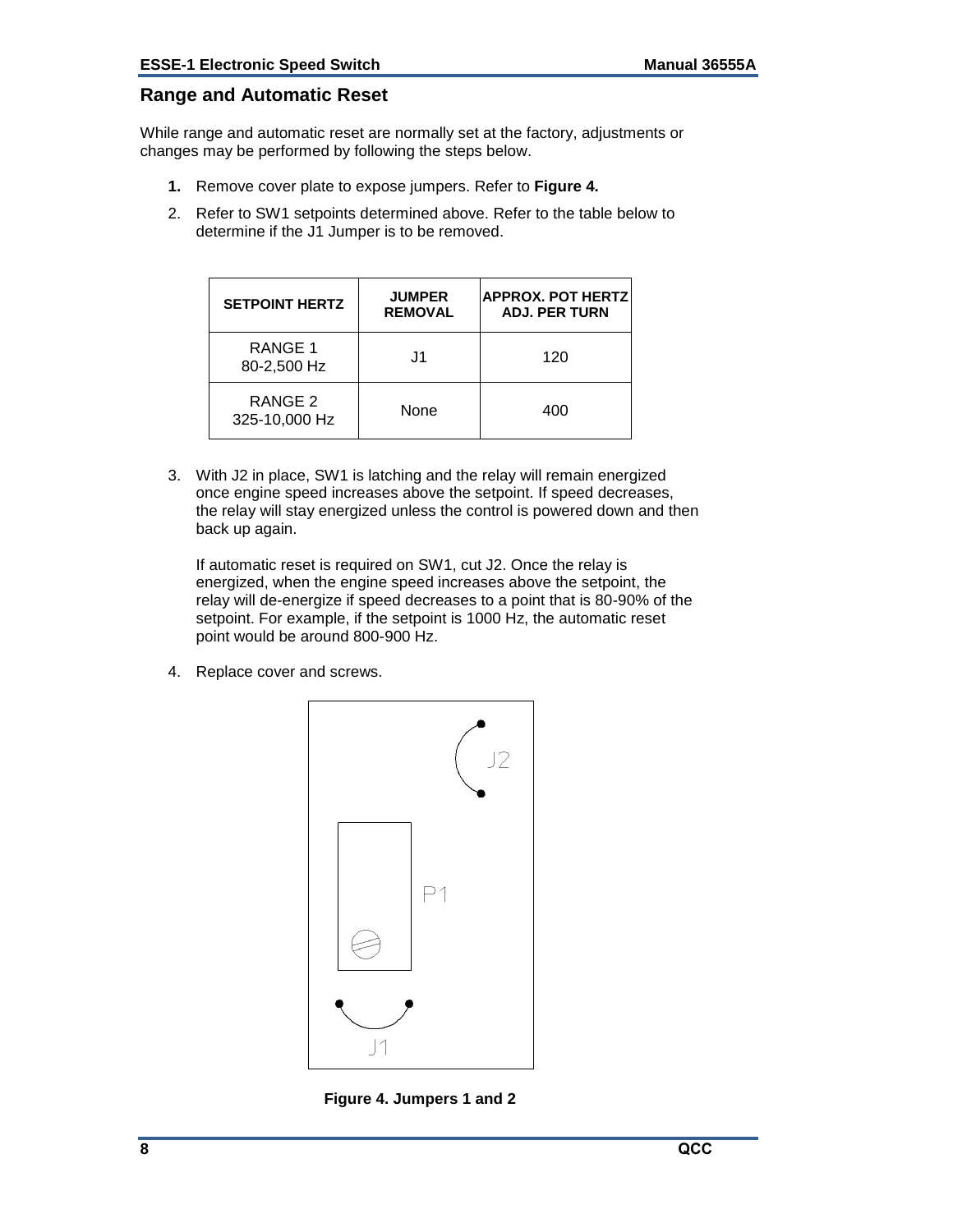#### **Potentiometer (Setpoint Bench) Adjustment**

<span id="page-12-0"></span>The setpoint bench adjustment may be performed as follows:

- 1. Connect signal generator, frequency counter and power to ESSE-1 as shown in **Figure 5.**
- 2. Connect ohmmeter to SW1 Terminals 6 and 8.
- 3. Turn SW1 setpoint potentiometer adjustment 20 turns clockwise or until a clicking noise is heard.
- 4. Turn power supply, signal generator and frequency counter ON. Adjust the input frequency for SW1 to the setpoint determined previously and set generator output level to 1 Vac or greater.
- 5. The ohmmeter should read "Zero".
- 6. Turn SW1 setpoint potentiometer counter clockwise slowly until the ohmmeter indicates an open circuit.
- 7. If desired, recheck setpoint adjustment for SW1 by lowering frequency setting on signal generator. Remove and reapply power and slowly increase frequency until switch trips. Repeat Steps 4, 5, and 6 if necessary.



**Figure 5. Setpoint Bench Adjustment**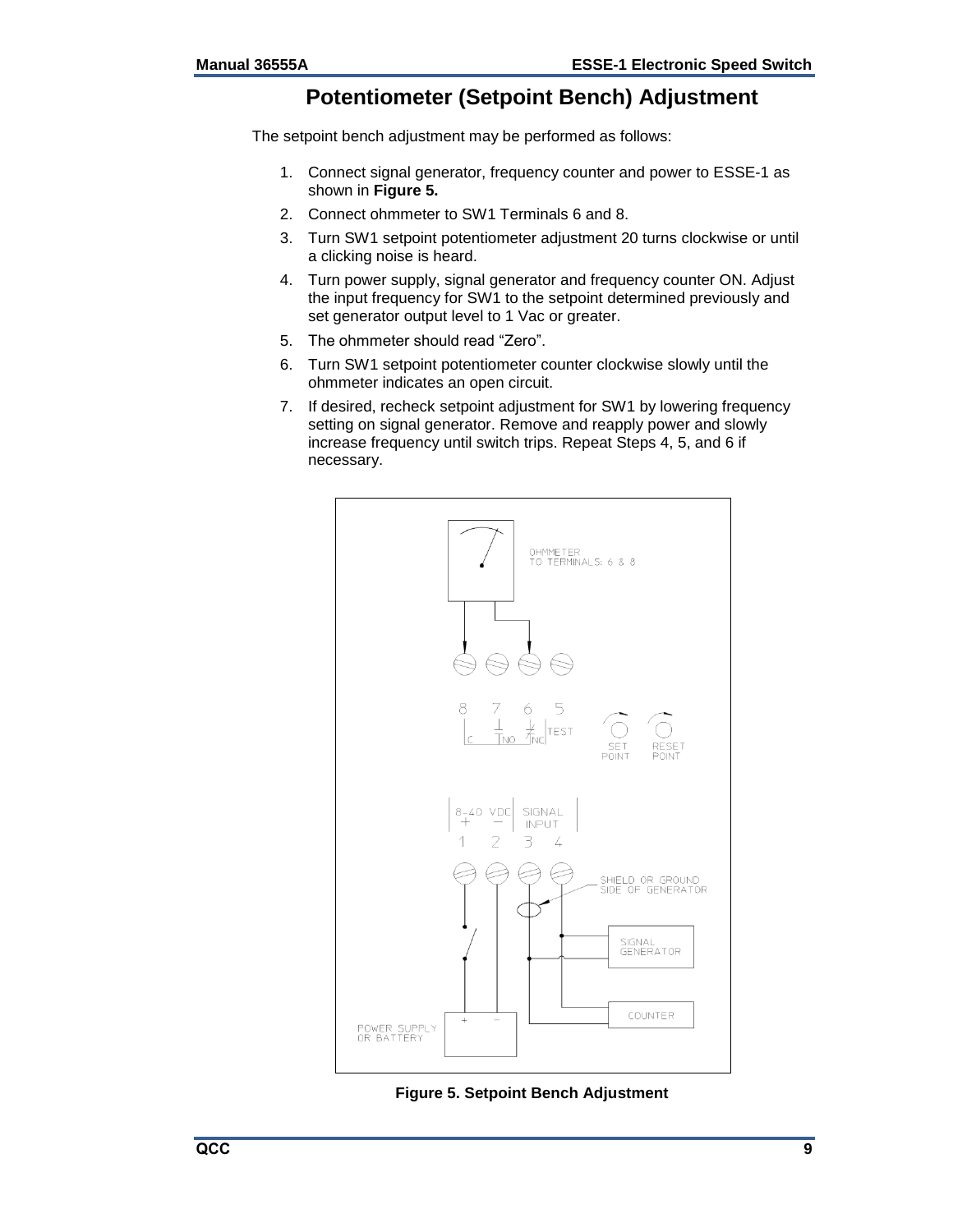#### **Engine Verification**

<span id="page-13-0"></span>This procedure may be used to verify the performance of the SW1 setpoint after bench adjustment with the ESSE-1 integrated on an engine. QCC recommends performing this test prior to commissioning an engine and as part of your regularly scheduled maintenance program. At a minimum, it should be completed on an annual basis.



#### <span id="page-13-1"></span>**SW1 Setpoint Verification for Crank Disconnect**

To verify the function of SW1 (which is energized during cranking RPM), the following procedure can be utilized.

- 1. Connect a DC voltmeter between Terminal 2 (or negative terminal of battery) and Terminal 6 as shown in **Figures 2 or 3.**
- 2. Apply power to the ESSE-1 unit and start the engine.
- 3. The DC voltmeter should indicate zero volts at engine idle speed. If this does not occur and the battery voltage is indicated on the DC voltmeter, shut off engine power.
- 4. Review the previous adjustment section to determine if SW1 setpoint is correct and if SW1 functions properly. Check the wiring. If everything appears OK, remove ESSE unit and readjust SW1 according to procedure outlined.

#### <span id="page-13-2"></span>**SW1 Setpoint Verification for Overspeed Protection**

To verify the operation of SW1 for overspeed protection, the following procedure can be utilized.

- 1. Connect a temporary jumper between Terminals 2 and 5. (Terminal 5 is the TEST terminal for the 0.67x Setpoint test).
- 2. Convert the frequency setpoint of SW1 to RPM by using conversion formula and multiply by 0.67. (RPM  $\times$  0.67 = Test Setpoint).
- 3. Apply power to the ESSE-1 unit.
- 4. Connect a DC voltmeter between Terminal 2 (or battery negative terminal) and Terminal 6. Negative lead of voltmeter goes to Terminal 2 (or battery negative).
- 5. Start the engine. Monitor the tach and slowly increase engine RPM to the TEST SETPOINT reading. Observe the DC voltmeter. It should indicate the battery voltage before the setpoint is activated and the relay trips. When the relay trips, at the TEST SETPOINT  $\pm 6\%$  RPM, the DC voltmeter will indicate zero volts. (Remove jumper from Terminals 2 and 5 and reset SW1).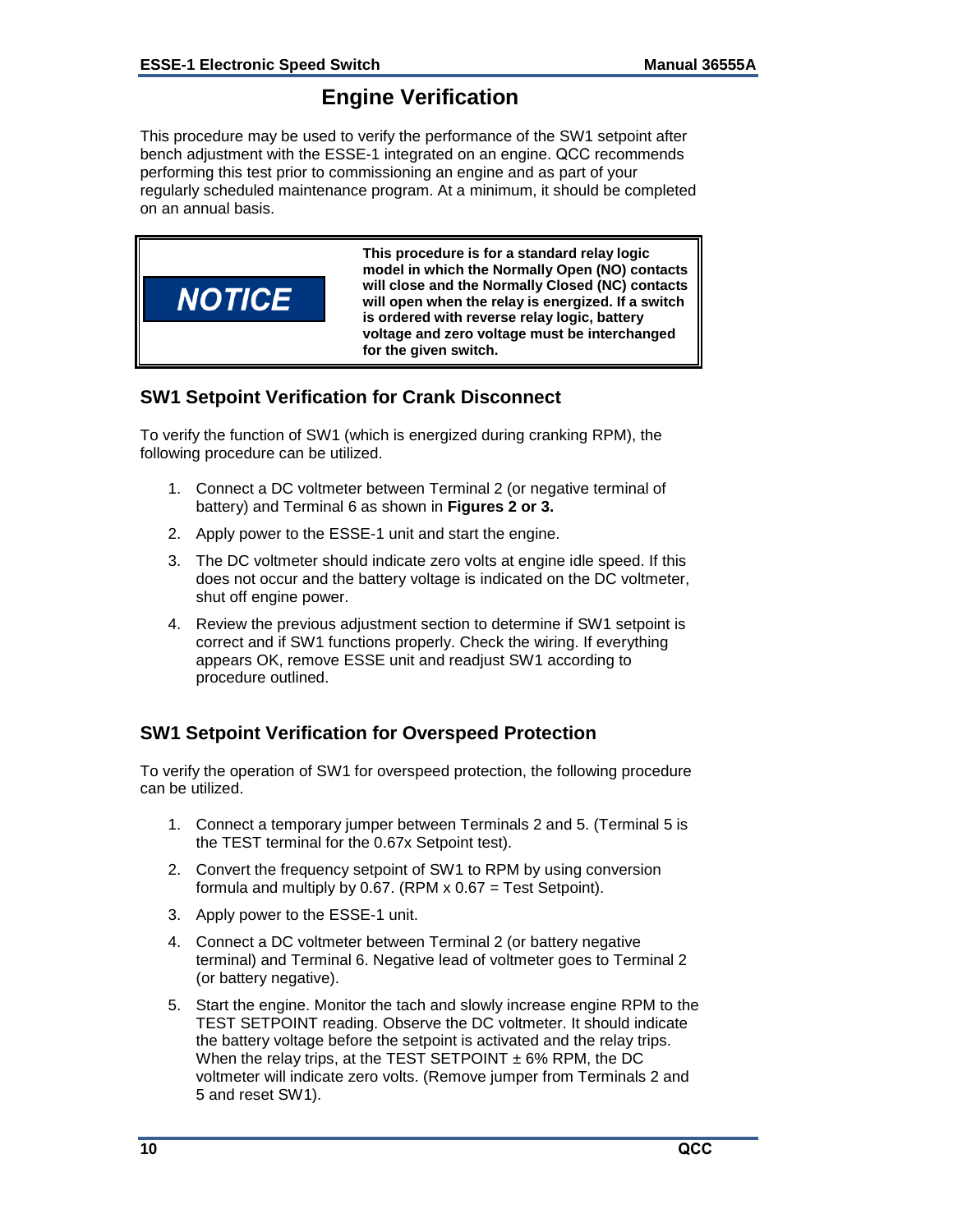### **Chapter 5. Troubleshooting**

<span id="page-14-0"></span>The following check points can be used to determine if the ESSE-1 is operating properly. Refer to **Figure 2**. All AC voltage readings are in RMS.

- 1. Check for battery voltage and proper polarity on Terminals 1 and 2.
- 2. Check input signal on Terminals 3 and 4 with an AC voltmeter. When the engine is running, the input voltage signal must be greater than 0.7 Vac.
- 3. Connect negative lead of DC voltmeter to negative side of battery or to Terminal 2.
- 4. With power switch "ON", the DC voltmeter must indicate battery voltage on Terminal 8.
- 5. The DC voltmeter must indicate battery voltage on Terminal 6 if an overspeed condition did not occur. If the voltmeter does not indicate battery voltage, review the "Adjustments" chapter to determine if the SW1 setpoint is correct and that SW1 is functioning.
- 6. The DC voltmeter must indicate battery voltage on Terminal 6 during cranking and zero voltage when the engine is running. If the voltmeter indicates battery voltage on Terminal 6 when the engine is running, turn the power switch to the "OFF" position and review the "Adjustments" chapter to determine if the SW1 setpoint is correct and that SW1 is functioning.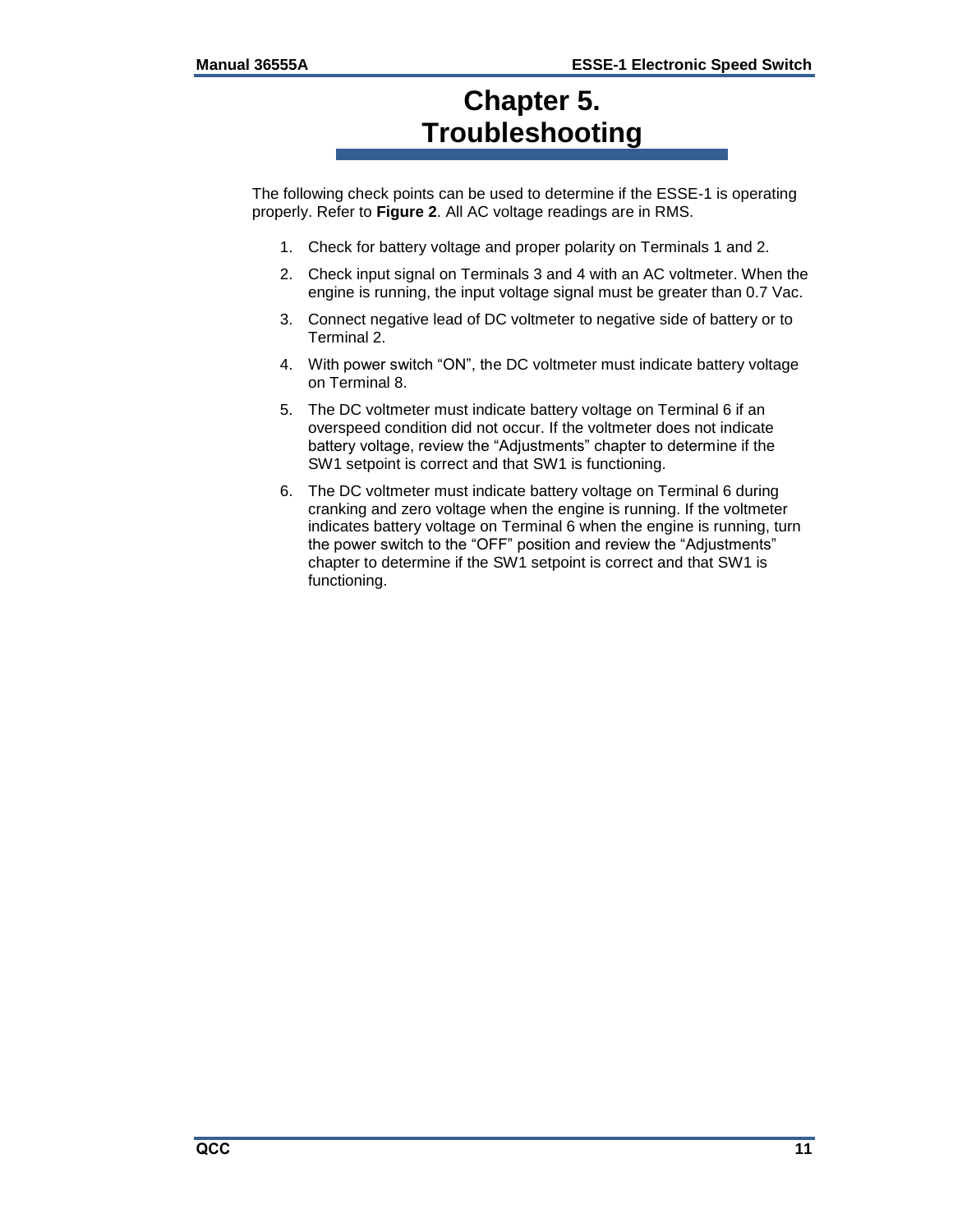### **Chapter 6 Service Options**

### **Product Service Options**

<span id="page-15-1"></span><span id="page-15-0"></span>If you are experiencing problems with the installation, or unsatisfactory performance of a QCC product, the following options are available:

- Consult the troubleshooting guide in the manual.
- Contact the manufacturer or packager of your system.
- Contact the QCC Full Service Distributor serving your area.
- Contact QCC technical assistance (see "How to Contact QCC" later in this chapter) and discuss your problem. In many cases, your problem can be resolved over the phone. If not, you can select which course of action to pursue based on the available services listed in this chapter.

**OEM and Packager Support:** Many QCC controls and control devices are installed into the equipment system and programmed by an Original Equipment Manufacturer (OEM) or Equipment Packager at their factory. In some cases, the programming is password-protected by the OEM or packager, and they are the best source for product service and support. Warranty service for QCC products shipped with an equipment system should also be handled through the OEM or Packager. Please review your equipment system documentation for details.

**QCC Business Partner Support:** QCC works with and supports a global network of independent business partners whose mission is to serve the users of QCC controls, as described here:

- A **Full Service Distributor** has the primary responsibility for sales, service, system integration solutions, technical desk support, and aftermarket marketing of standard QCC products within a specific geographic area and market segment.
- An **Authorized Independent Service Facility (AISF)** provides authorized service that includes repairs, repair parts, and warranty service on QCC's behalf. Service (not new unit sales) is an AISF's primary mission.
- A **Recognized Engine Retrofitter (RER)** is an independent company that does retrofits and upgrades on reciprocating gas engines and dual-fuel conversions, and can provide the full line of QCC systems and components for the retrofits and overhauls, emission compliance upgrades, long term service contracts, emergency repairs, etc.
- A **Recognized Turbine Retrofitter (RTR)** is an independent company that does both steam and gas turbine control retrofits and upgrades globally, and can provide the full line of QCC systems and components for the retrofits and overhauls, long term service contracts, emergency repairs, etc.

A current list of QCC Business Partners is available at **www.QCC.com/support**.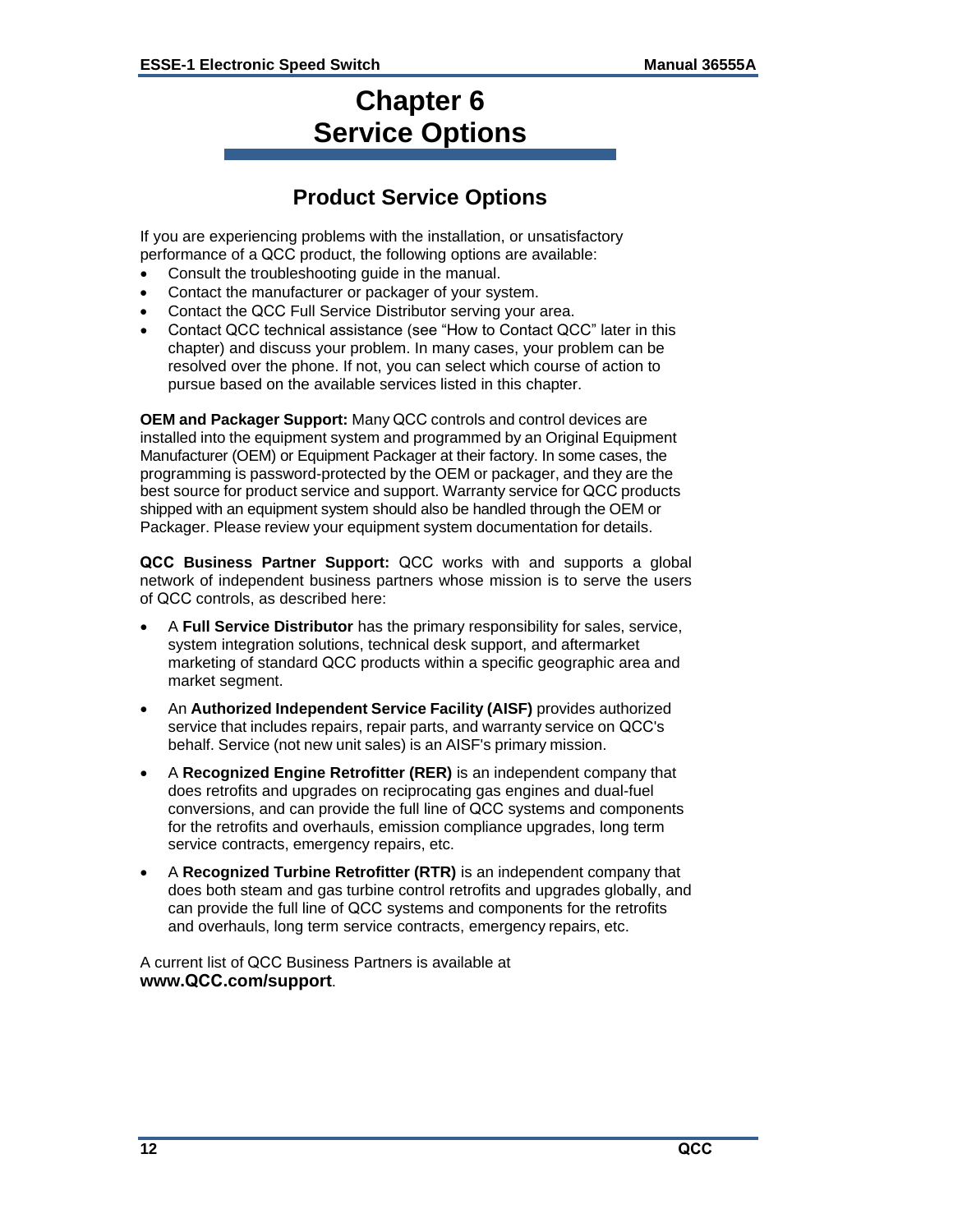#### **QCC Factory Servicing Options**

<span id="page-16-0"></span>The following factory options for servicing QCC products are available through your local Full-Service Distributor or the OEM or Packager of the equipment system, based on the standard QCC Product and Service Warranty (5-01-1205) that is in effect at the time the product is originally shipped from QCC or a service is performed:

- Replacement/Exchange (24-hour service)
- Flat Rate Repair
- Flat Rate Remanufacture

**Replacement/Exchange:** Replacement/Exchange is a premium program designed for the user who is in need of immediate service. It allows you to request and receive a like-new replacement unit in minimum time (usually within 24 hours of the request), providing a suitable unit is available at the time of the request, thereby minimizing costly downtime. This is a flat-rate program and includes the full standard QCC product warranty (QCC Product and Service Warranty 5-01-1205).

This option allows you to call your Full-Service Distributor in the event of an unexpected outage, or in advance of a scheduled outage, to request a replacement control unit. If the unit is available at the time of the call, it can usually be shipped out within 24 hours. You replace your field control unit with the like-new replacement and return the field unit to the Full-Service Distributor.

Charges for the Replacement/Exchange service are based on a flat rate plus shipping expenses. You are invoiced the flat rate replacement/exchange charge plus a core charge at the time the replacement unit is shipped. If the core (field unit) is returned within 60 days, a credit for the core charge will be issued.

**Flat Rate Repair:** Flat Rate Repair is available for the majority of standard products in the field. This program offers you repair service for your products with the advantage of knowing in advance what the cost will be. All repair work carries the standard QCC service warranty (QCC Product and Service Warranty 5-01-1205) on replaced parts and labor.

**Flat Rate Remanufacture:** Flat Rate Remanufacture is very similar to the Flat Rate Repair option with the exception that the unit will be returned to you in "likenew" condition and carry with it the full standard QCC product warranty (QCC Product and Service Warranty 5-01-1205). This option is applicable to mechanical products only.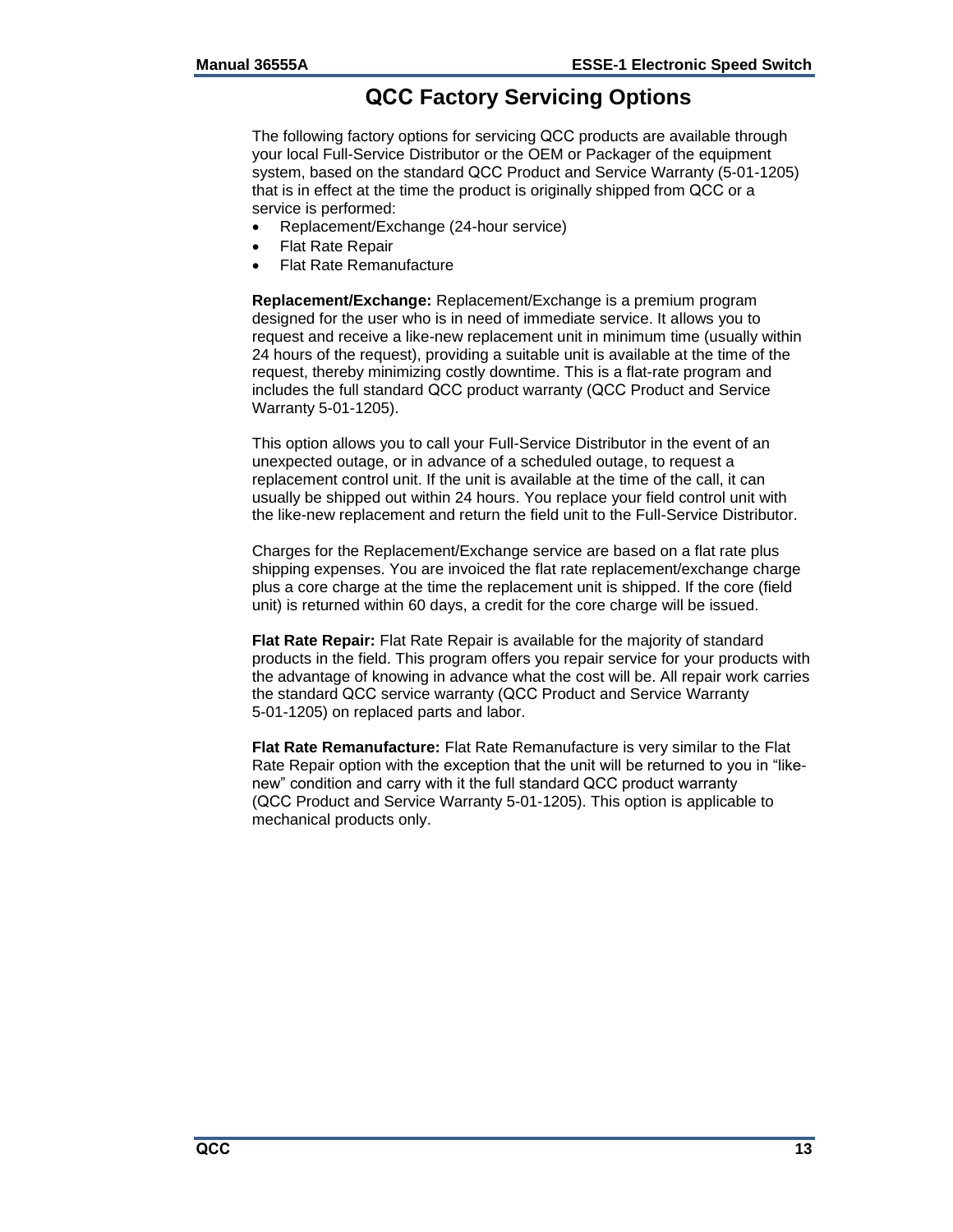#### **Returning Equipment for Repair**

<span id="page-17-0"></span>If a control (or any part of an electronic control) is to be returned for repair, please contact your Full-Service Distributor in advance to obtain Return Authorization and shipping instructions.

When shipping the item(s), attach a tag with the following information:

- return number:
- name and location where the control is installed;
- name and phone number of contact person;
- complete QCC part number(s) and serial number(s);
- description of the problem;
- instructions describing the desired type of repair.

#### <span id="page-17-1"></span>**Packing a Control**

Use the following materials when returning a complete control:

- protective caps on any connectors;
- antistatic protective bags on all electronic modules;
- packing materials that will not damage the surface of the unit;
- at least 100 mm (4 inches) of tightly packed, industry-approved packing material;
- a packing carton with double walls;
- a strong tape around the outside of the carton for increased strength.



**To prevent damage to electronic components caused by improper handling, read and observe the precautions in QCC manual 82715,** *Guide for Handling and Protection of Electronic Controls, Printed Circuit Boards, and Modules***.** 

### **Replacement Parts**

<span id="page-17-2"></span>When ordering replacement parts for controls, include the following information:

- the part number(s) (XXXX-XXXX) that is on the enclosure nameplate;
- the unit serial number, which is also on the nameplate.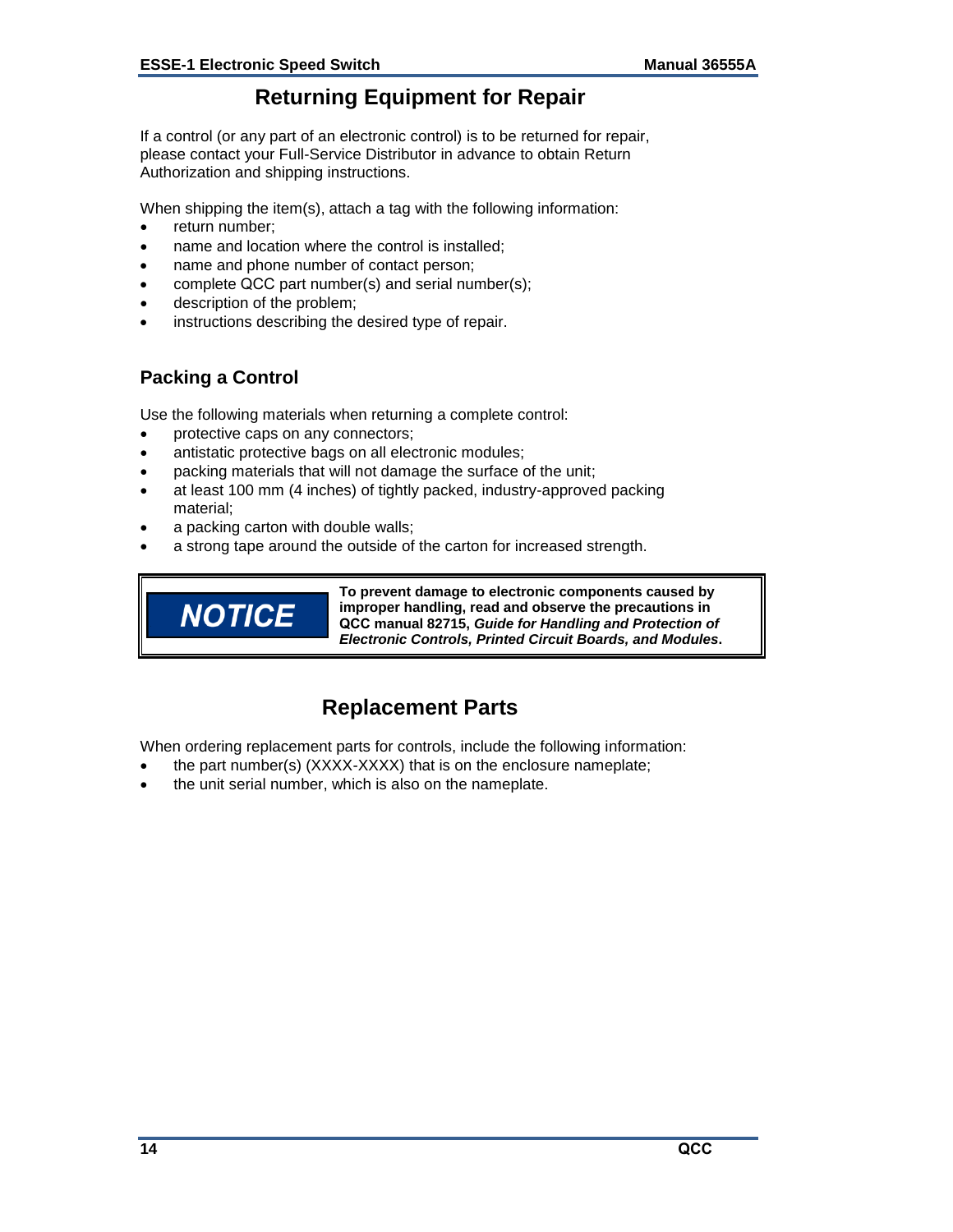#### **Engineering Services**

<span id="page-18-0"></span>QCC offers various Engineering Services for our products. For these services, you can contact us by telephone, by email, or through the QCC website.

- Technical Support
- Product Training
- Field Service

**Technical Support** is available from your equipment system supplier, your local Full-Service Distributor, or from many of QCC's worldwide locations, depending upon the product and application. This service can assist you with technical questions or problem solving during the normal business hours of the QCC location you contact. Emergency assistance is also available during non-business hours by phoning QCC and stating the urgency of your problem.

**Product Training** is available as standard classes at many of our worldwide locations. We also offer customized classes, which can be tailored to your needs and can be held at one of our locations or at your site. This training, conducted by experienced personnel, will assure that you will be able to maintain system reliability and availability.

**Field Service** engineering on-site support is available, depending on the product and location, from many of our worldwide locations or from one of our Full-Service Distributors. The field engineers are experienced both on QCC products as well as on much of the non-QCC equipment with which our products interface.

For information on these services, please contact us via telephone, email us, or use our website and reference **www.QCC.com/support**, and then *Customer Support*.

#### **How to Contact QCC**

<span id="page-18-1"></span>For assistance, call one of the following QCC facilities to obtain the address and phone number of the facility nearest your location where you will be able to get information and service.

| <b>Electrical Power Systems</b>        | <b>Engine Systems</b>                  | <b>Turbine Systems</b>                 |  |
|----------------------------------------|----------------------------------------|----------------------------------------|--|
| <b>FACILITY</b><br><b>PHONE NUMBER</b> | <b>PHONE NUMBER</b><br><b>FACILITY</b> | <b>FACILITY</b><br><b>PHONE NUMBER</b> |  |
| Brazil------------- +55 (19) 3708 4800 | Brazil------------- +55 (19) 3708 4800 | Brazil------------- +55 (19) 3708 4800 |  |
| China------------+86 (512) 6762 6727   | China------------+86 (512) 6762 6727   | China------------+86 (512) 6762 6727   |  |
| Germany:                               | Germany:                               |                                        |  |
| Kempen --- +49 (0) 21 52 14 51         |                                        |                                        |  |
| Stuttgart -----+49 (711) 78954-0       | Stuttgart -----+49 (711) 78954-0       |                                        |  |
| India--------------- +91 (129) 4097100 | India--------------- +91 (129) 4097100 | India--------------- +91 (129) 4097100 |  |
| Japan --------------+81 (43) 213-2191  | Japan --------------+81 (43) 213-2191  | Japan -------------+81 (43) 213-2191   |  |
| Korea---------------+82 (51) 636-7080  | Korea---------------+82 (51) 636-7080  | Korea---------------+82 (51) 636-7080  |  |
|                                        | The Netherlands - +31 (23) 5661111     | The Netherlands - +31 (23) 5661111     |  |
| Poland -------------- +48 12 618 92 00 |                                        |                                        |  |
| United States-----+1 (970) 482-5811    | United States-----+1 (970) 482-5811    | United States-----+1 (970) 482-5811    |  |

You can also contact the QCC Customer Service Department or consult our worldwide directory on QCC's website (**www.QCC.com/support**) for the name of your nearest QCC distributor or service facility.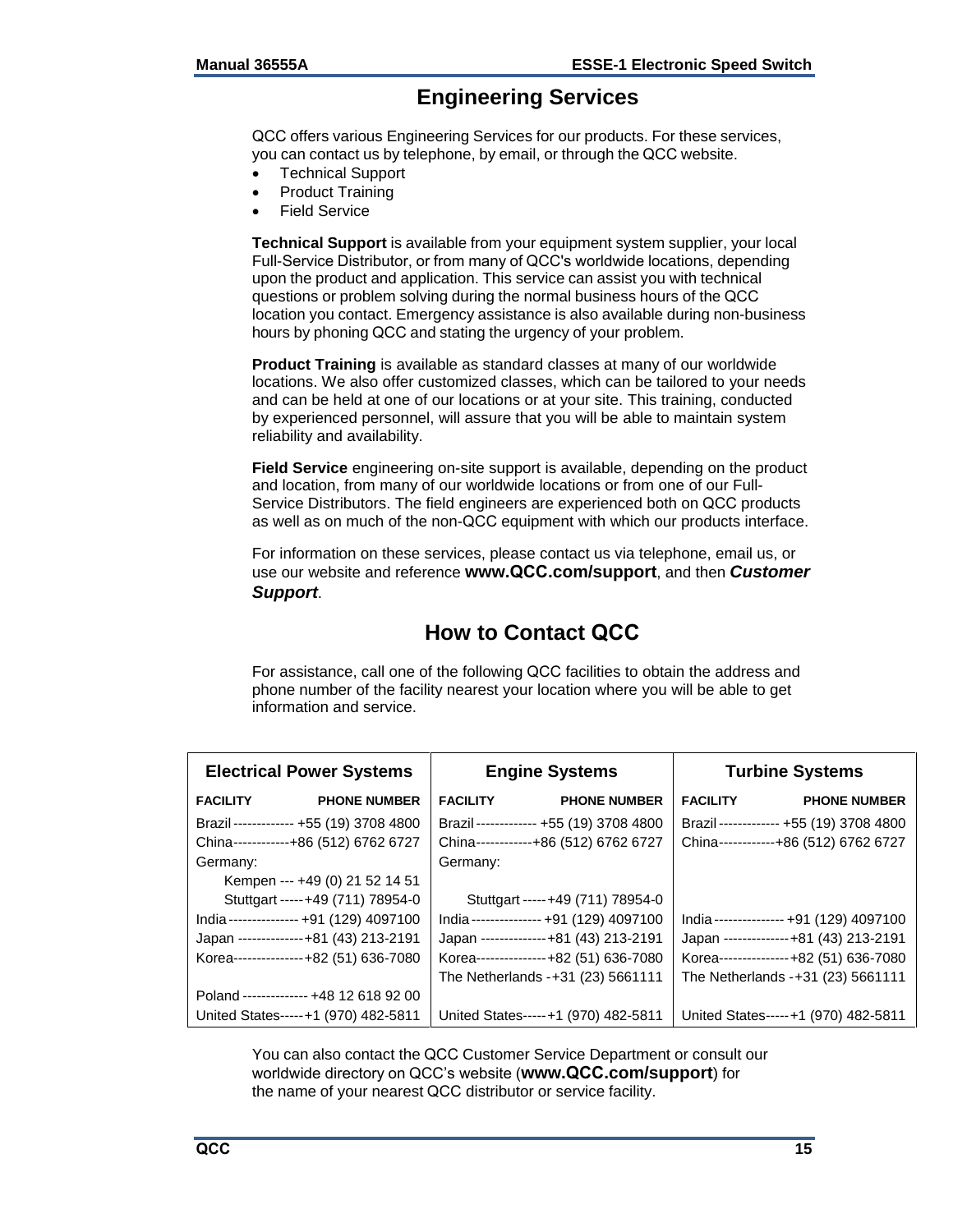For the most current product support and contact information, please refer to the latest version of publication **51337** at **www.QCCorp.com/publications**.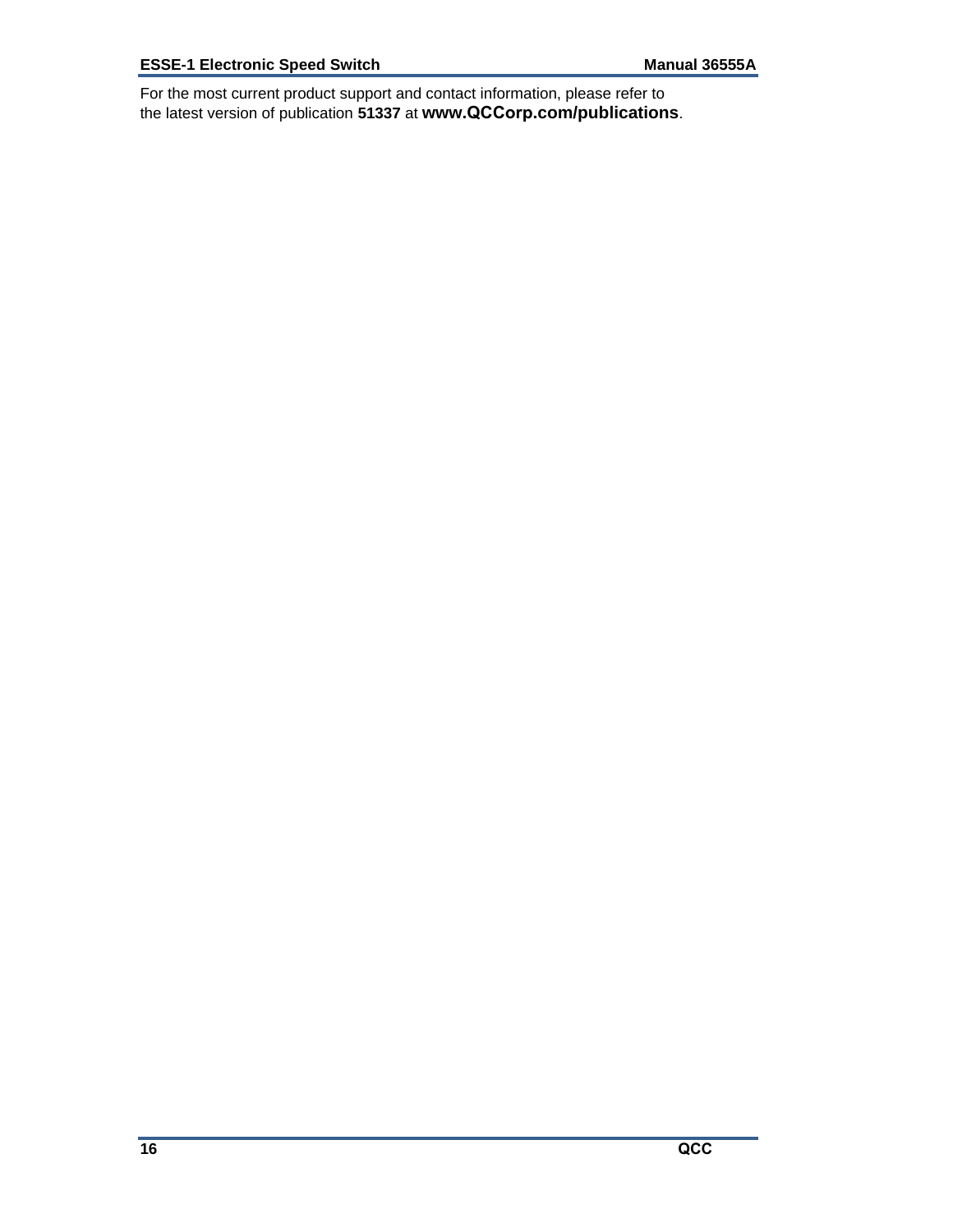#### **Technical Assistance**

<span id="page-20-0"></span>If you need to telephone for technical assistance, you will need to provide the following information. Please write it down here before phoning:

#### **General**

| Your Name           |  |
|---------------------|--|
| Site Location       |  |
| <b>Phone Number</b> |  |
| <b>Fax Number</b>   |  |

#### **Prime Mover Information**

| Engine/Turbine Model Number             |  |
|-----------------------------------------|--|
| Manufacturer                            |  |
| Number of Cylinders (if applicable)     |  |
| Type of Fuel (gas, gaseous, steam, etc) |  |
| Rating                                  |  |
| Application                             |  |

#### **Control/Governor Information**

Please list all QCC governors, actuators, and electronic controls in your system:

| <b>QCC Part Number and Revision Letter</b>  |
|---------------------------------------------|
| <b>Control Description or Governor Type</b> |
| <b>Serial Number</b>                        |
| <b>QCC Part Number and Revision Letter</b>  |
| <b>Control Description or Governor Type</b> |
| <b>Serial Number</b>                        |
| <b>QCC Part Number and Revision Letter</b>  |
|                                             |

Control Description or Governor Type

Serial Number

*If you have an electronic or programmable control, please have the adjustment setting positions or the menu settings written down and with you at the time of the call.*